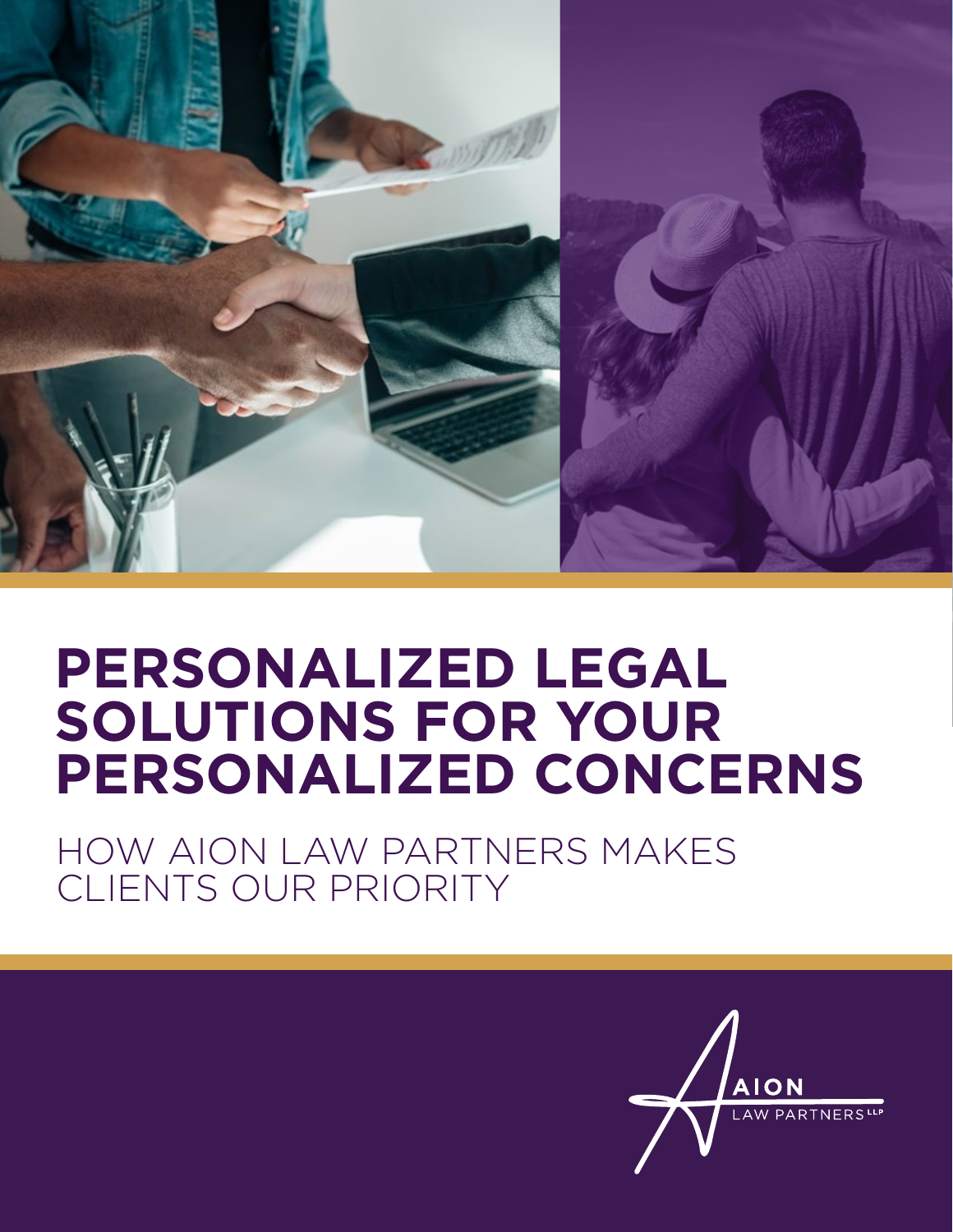## **STABILITY AND SECURITY**

Modern society rests on a foundation of law. Everything around you, from the electrical wiring in your walls to the rules you follow when you drive a car or walk down the sidewalk, has legal underpinnings developed over centuries of refinement.

It's a world of laws, and we rarely think about them or how we interact with them. But for almost all of us, the moment comes when a legal issue arises that demands that we suddenly become intimately familiar with the law. **Estate planning**, **estate administration**, **real estate**, and **business** concerns touch the lives of Canadians every day.

When those situations occur, it's natural to turn to a lawyer to help you navigate the potential minefield of legal matters that accompany them. But who can you trust, and where can you turn?

It can be difficult for a person with no legal background or experience to locate a lawyer with whom they can feel confident. Lawyers across Canada are working diligently and faithfully to represent their clients, but finding one that is right for you can be a frustrating and difficult task. When you feel like you don't have enough knowledge of the law and an understanding of legal practices, simply picking up the phone can be daunting.

Perhaps even more importantly, one of the hardest things is knowing when it's the right time to turn to a lawyer! So, what are the circumstances that should have you reaching out to a lawyer? Where can you turn to find out?

Aion Law Partners believes in always keeping the client front and centre. We developed our practice to address those areas of the law that touch individuals lives and livelihoods. Here, we encourage you to reach out and ask when you are unsure about your situation. At Aion Law Partners, we are wholly committed to providing you legal services that have your needs at the core and that exceed expectations.

In this eBook, we examine some of the more common scenarios that might require legal assistance. You'll get some key facts about situations that Canadians encounter regularly, and we'll show you how Aion Law Partners works to leverage the experience, knowledge, and influence of a powerhouse law firm, coupled with the personal attention, compassion, and backbone of a small one.



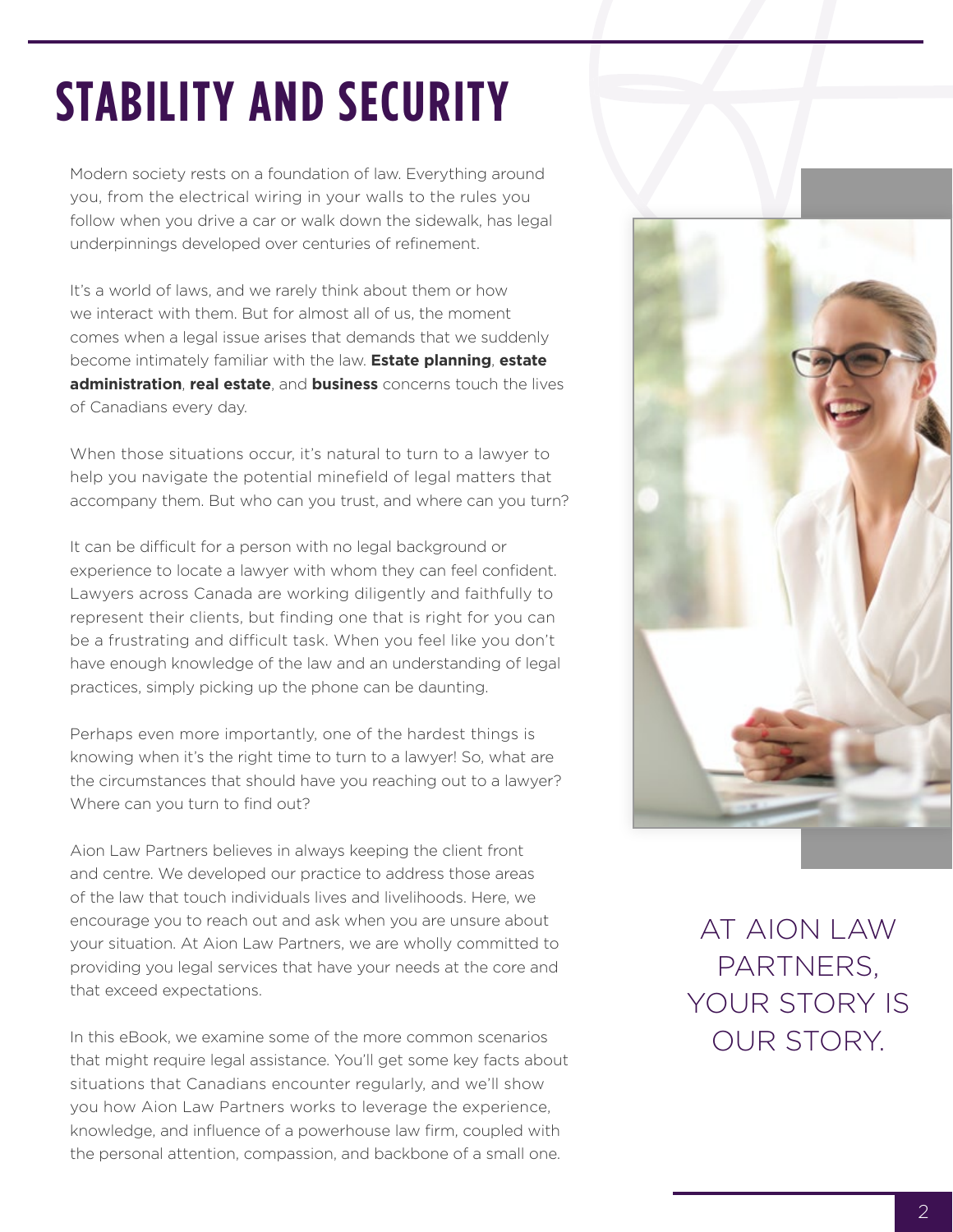## **ESTATE PLANNING**

Estate planning is an area of law that often goes unnoticed—until we need it. After all, how often do most of us think about what happens in the event of our incapacity or death? But when we need estate planning, it becomes essential to our lives and a key concern.

There are all manner of situations that call for estate planning. Many people begin to think about it when they face impending **medical procedures**. The **birth of a child**, and the responsibilities that accompany the joyous event, is often the catalyst for people to consider developing a will. **Business inheritance** matters can be especially important to settle ahead of time, to avoid contestations after the fact, and also to avoid significant tax consequences that could potentially be avoided.

It's clear that many of us will, at some point in our lives, be in a situation that requires estate administration. But not that many of us are prepared for that eventuality.

#### ON ESTATE PLANNING…



- **• Only 55% of Canadians [have a will](https://www.canada.ca/en/financial-consumer-agency/programs/research/canadian-financial-capability-survey-2019.html)**, and that figure drops to 22% among Canadians under 35.
- Canadians are projected to inherit **[almost \\$1 trillion](https://financialpost.com/personal-finance/retirement/canadian-inheritances-could-hit-1-trillion-over-the-next-decade-and-both-bequeathers-and-beneficiaries-need-to-be-ready)** over the next decade.
- Changes to split-income taxes and other **adjustments** [to the laws](https://www.country-guide.ca/guide-business/five-new-trends-in-estate-planning/) could impact outdated estate plans.

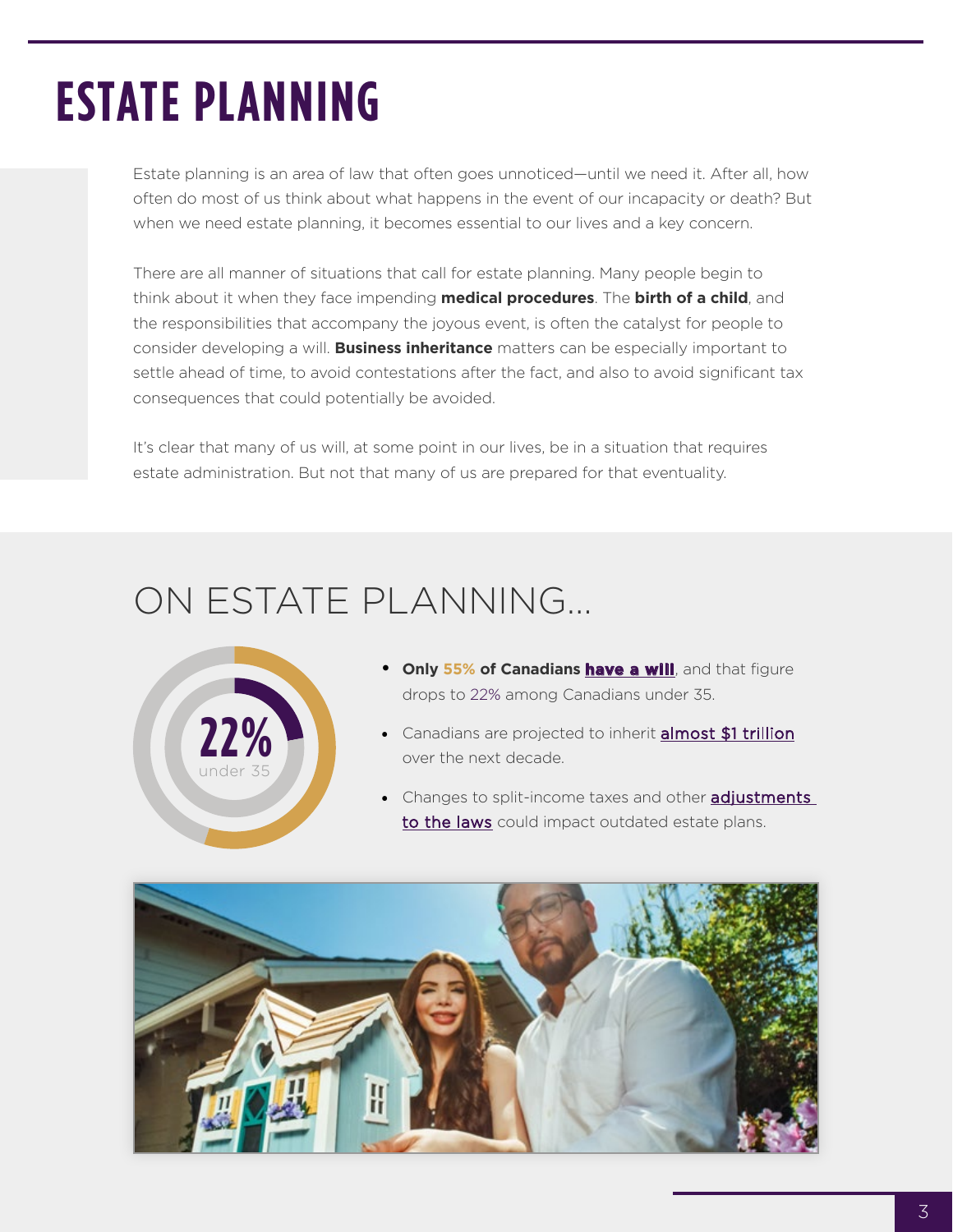#### ON ESTATE PLANNING…

Aion Law Partners recognizes that estate planning can seem fraught and intimidating to those unused to the process. We have years of experience working with Canadians on different aspects of estate planning, and we know how to address your concerns and assist you with what might be the most important actions you take in your life.

From **multi-jurisdictional assets**, to **blended families**, to **business succession**, Aion Law Partners is ready to help make the experience of estate planning as painless and client-focused as possible.

Here's a sample of the services you get when you team up with Aion Law Partners to put your estate in order.

- Trust establishment including spousal, family, joint spousal, insurance, alter ego, and Henson/disability trusts
- Will drafting
- Powers of attorney (property and personal care)
- Succession planning for your business

At Aion Law Partners, we take pride in our team of lawyers who focus on estate planning, and we're prepared to put our experience to work for you. We never forget that your future, and the future of your loved ones and business associates, is what's most important to you. It guides our actions, and keeps us focused on your goals.



[EMMA-CHRISTINA](http://)  **MICHAEL** 



[MARLENNE DOSS](http://)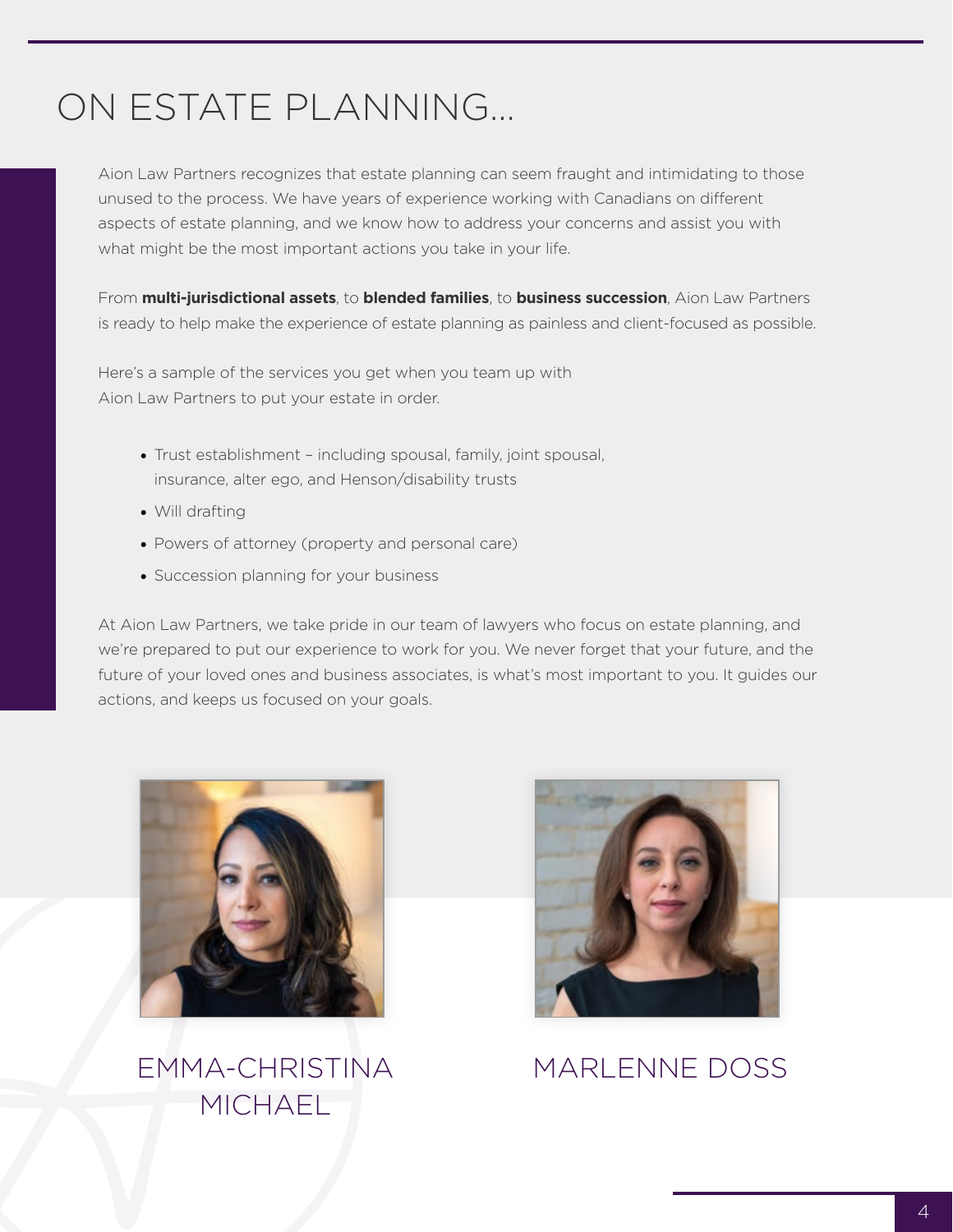# **ESTATE ADMINISTRATION**

Most of us probably have a general idea of what's involved in planning a will and developing a plan for asset distribution upon death or incapacity. But what happens when the will takes effect? That's when the **administrator**, also called **executor** or **trustee**, steps up to do their duty.

Estate administration calls on Canadians, who might have no legal training or experience, to engage in specialized, detailed legal work. As an estate trustee, you might find yourself encountering any number of issues that require you to delve into complicated and complex financial structures and meet specific legal requirements as you proceed.

Estate administration involves taking care of all outstanding business. That could include **filing tax** returns on the estate's behalf, **settling existing debts**, **distributing bequests**, or many other tasks that might exceed your expertise.

The consequences of poor administration can be significant. Without experience or being aware of their rights and responsibilities, an executor could find themselves dealing with complex and intricate results that cost the estate money, or even face legal exposure themselves.



#### ON ESTATE ADMINISTRATION…



- An executor spends an average of about [570 hours](https://www.estateexec.com/ca/Docs/General_Statistics) to settle an estate in Canada.
- [Administration of estates that span multiple jurisdictions](https://www.mondaq.com/canada/wills-intestacy-estate-planning/990742/multijurisdictional-estate-administration-highlights)  in Canada can result in additional practical **challenges in** [determining liability, debts, and bequests.](https://www.mondaq.com/canada/wills-intestacy-estate-planning/990742/multijurisdictional-estate-administration-highlights)
- Over [44% of estate settlements](https://www.estateexec.com/ca/Docs/General_Statistics) result in family conflict or even lawsuits.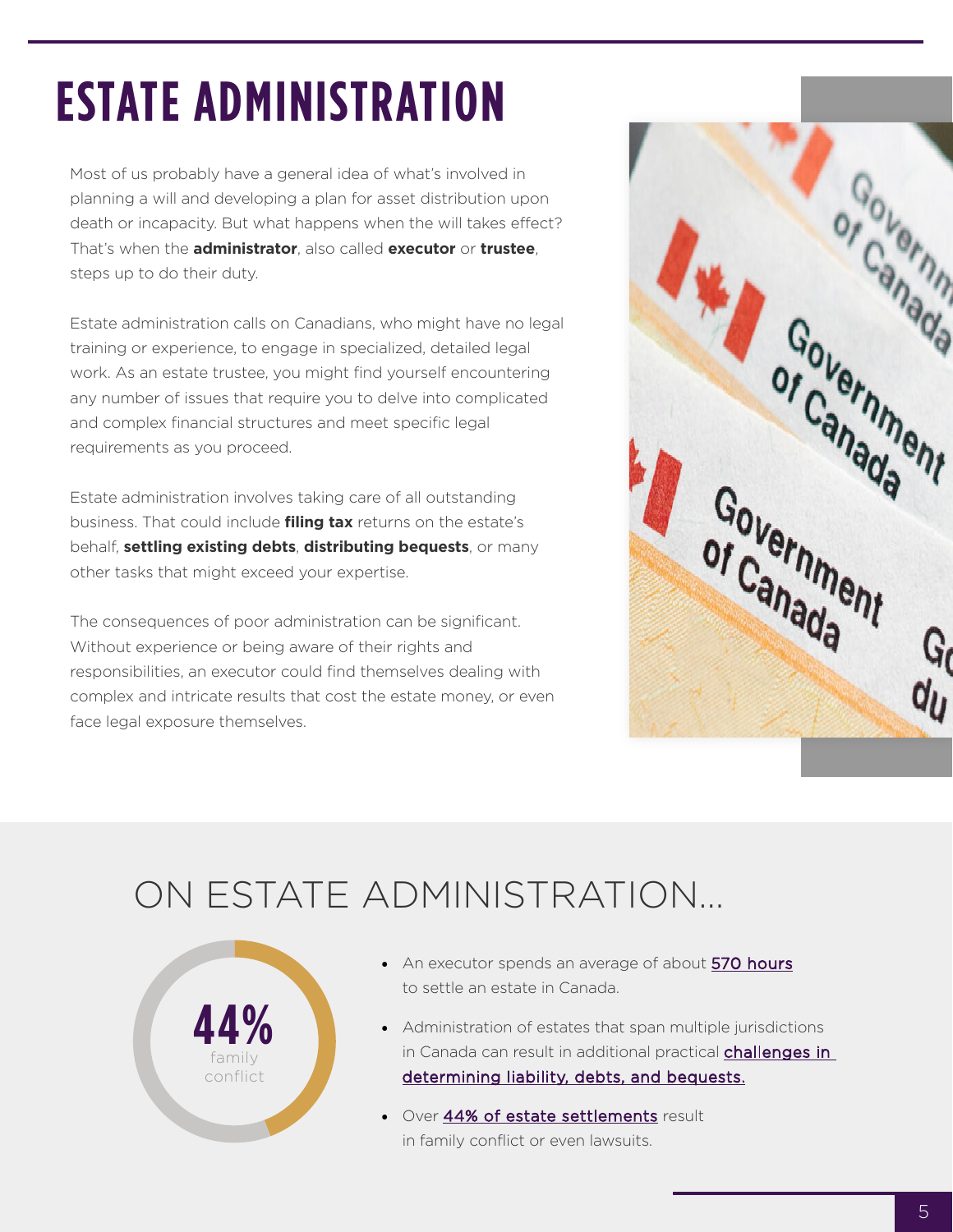#### ON ESTATE ADMINISTRATION…

Aion Law Partners appreciates the complexity and challenges that many estate administrators face, and we aim to help you through the process and make the experience as easy as possible.

We never forget that, as a trustee, you likely have personal connections to the estate and want to treat it and all people associated with it with the same care and respect you give to your family and friends. It's probably one of the reasons you were entrusted with the task, and it's a fact we always keep squarely in mind.

At Aion Law Partners, our goal is to help you take on your new responsibilities. Our team of estate administration specialists are prepared to sit down with you, walk through a review of your requirements, and make recommendations based on **what's best for you** and the estate you're administering.

With the assistance of our motivated and experienced support, you'll get the information you need to help you discharge your trustee duties ethically, promptly, and responsibly.



[EMMA-CHRISTINA](http://)  MICHAEL



[MARLENNE DOSS](http://)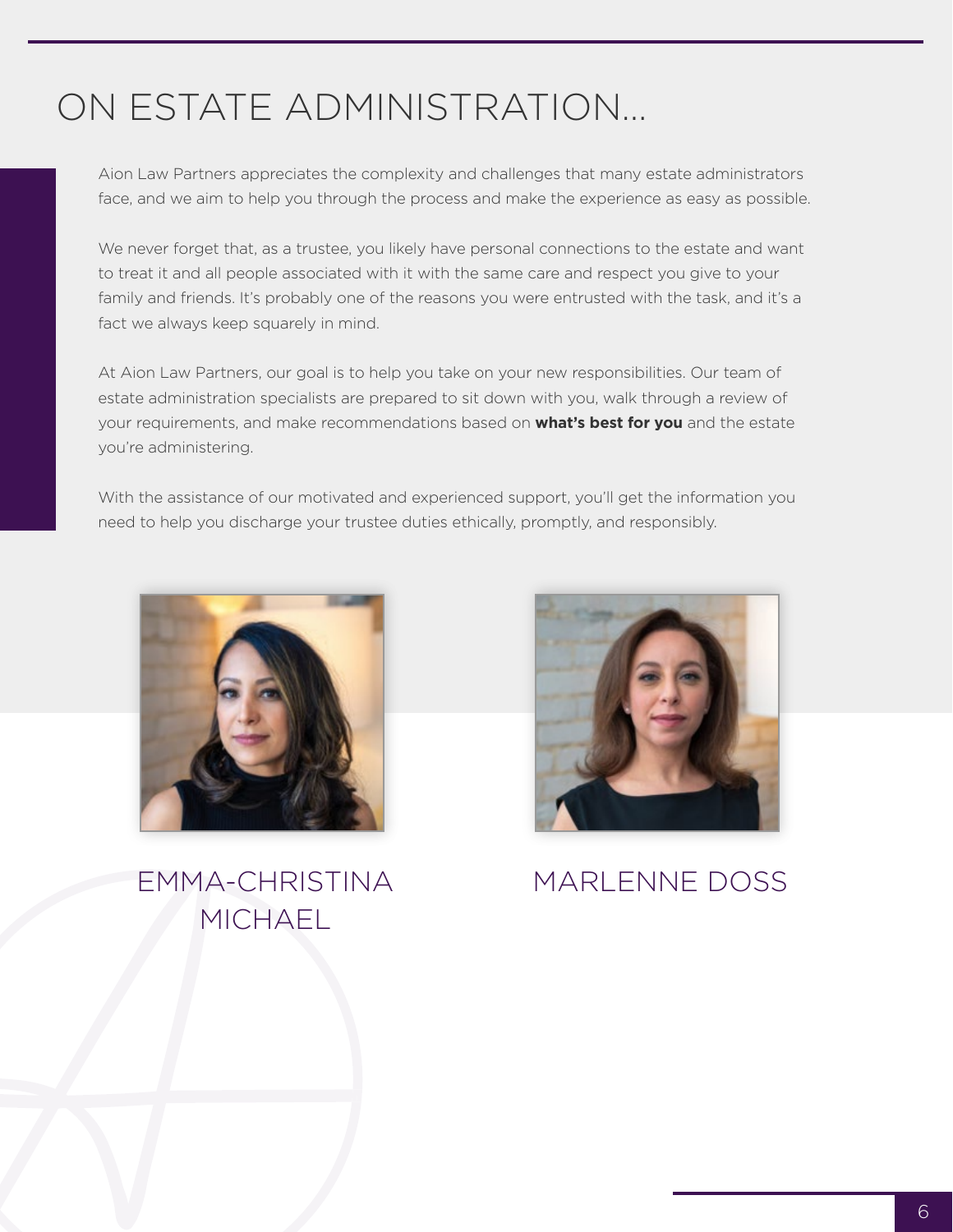## **BUSINESS PLANNING**

Our businesses are essential parts of our lives, and the work we put into helping them develop and grow is often some of the hardest we do. Whether your business is large or small, and no matter the product or service you provide, that work helps to define you and lets you become the **leader** and **entrepreneur** you dream of being.

Businesses are a key feature in the Canadian landscape, and they require specialized care to remain viable. If you want your business to grow, it needs you to give it the same sort of attention as you would pay to your home and loved ones. That means keeping your company, and business relationships, **sound**, **secure**, and **conflict-free**.

As a business leader in Canada, you encounter corporate law issues every day, and how you address them has significant and immediate impacts upon your company. **Equity and debt financing, the purchase and sale of a business, transaction structuring, shareholder agreement development** — you'll need to be ready to engage in all of these activities and many others as a Canadian business owner.

#### ON BUSINESS PLANNING…



- **• International investment** and **trade** are projected to drive *increasing demand* for legal services in Canada.
- The **Canadian Small Business Financing Program** has **[made it easier](https://www.ic.gc.ca/eic/site/csbfp-pfpec.nsf/eng/home)** for qualified applicants to obtain small business loans.
- **• Merger** and **acquisition** activity in Canada [is projected](https://www.globallegalinsights.com/practice-areas/mergers-and-acquisitions-laws-and-regulations/canada) to remain strong for the foreseeable future.

Aion Law Partners knows business law, and we're standing by to lend you a hand and help you find the solutions you need to keep your company moving forward. Whether you're looking for legal assistance to help you set your business up right or want an experienced hand supporting your moves as a seasoned company owner, Aion Law Partners is there for you.

At Aion Law Partners, we know that you need the backing of a law firm that can handle any corporate law issue that arises. We're ready to offer a hand in all of your legal business concerns, including **mergers** and **acquisitions**, **business loans** and **security transactions**, **business succession planning**, **corporate reorganizations and restructuring**, and much more.

Aion Law Partners understands how important your business is to who you are, and we treat it like we would your family. It's the kind of attention you can expect whenever you work with us, and it's what makes us your go-to firm for corporate law.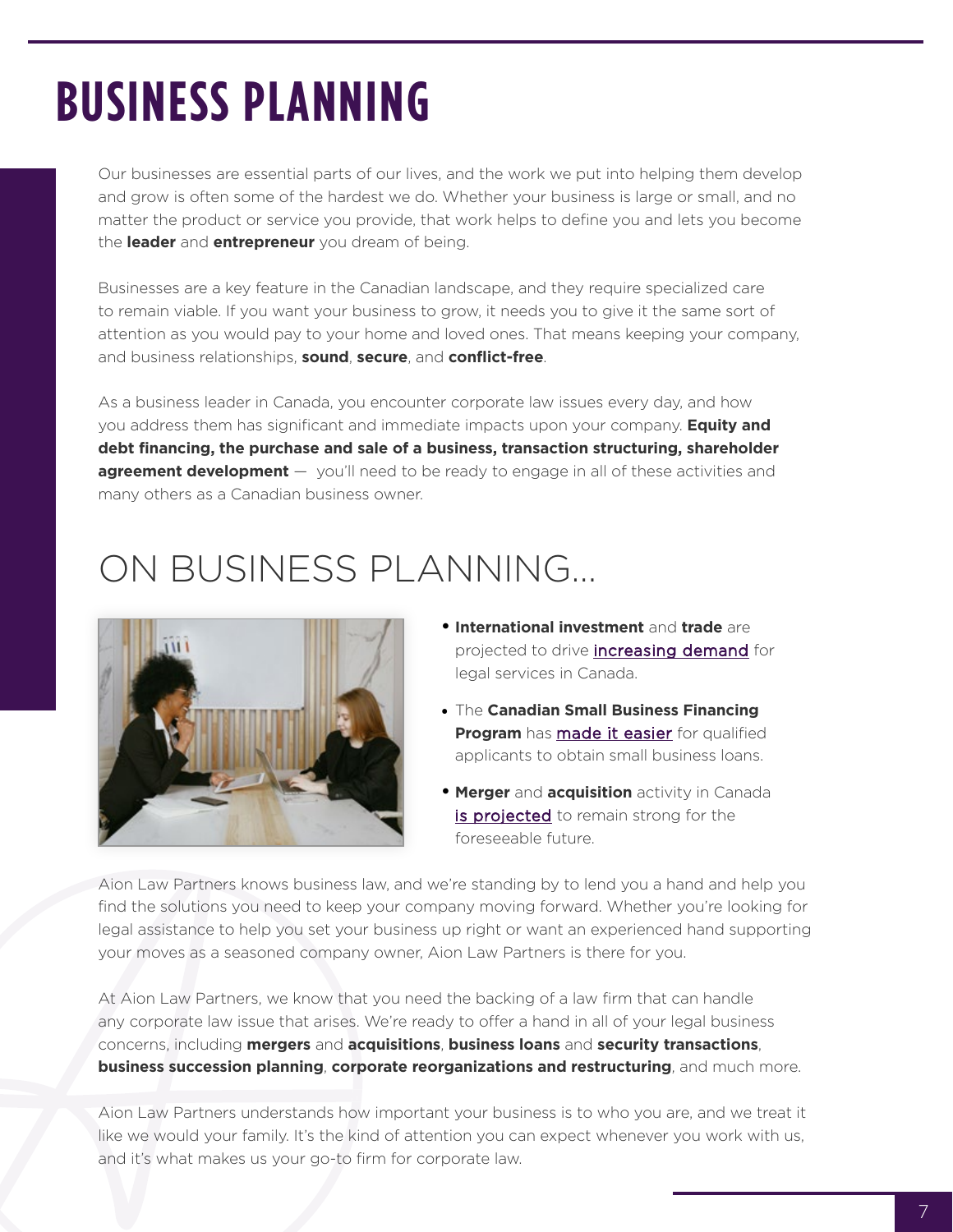## **REAL ESTATE**

In good times and bad, hard years and easy, real estate always stands out as a promising investment. Most young couples dream of owning their own home, and property purchases go hand-in-hand with business ownership as well.

Canadian real-estate law can be complex, and negotiating it might seem like an insurmountable challenge to newcomers. You're likely to encounter issues that present you with confusing and perhaps unclear options, and there might be connected concerns that you'll have to address as you move through the purchasing experience.

Once you own your real estate, you face a new set of challenges. What taxes will you owe, and are there ways to reduce or eliminate some of them if you know how to navigate the system? Do you have a plan in place for dealing with property ownership and succession?

Real estate is an evergreen investment and an aspirational goal for many Canadians, but it's essential to approach the topic armed with knowledge and support. However, for those who are well versed with the benefits that real estate ownership provides, the possibilities for investment and portfolio growth are vast. From developing land to joint venture agreements, there are many ways to use real estate as a significant part of your income – both personally or as a business. Understanding tax implications and how different business relationships might work when it comes to dealing with real estate can be vital to your success.

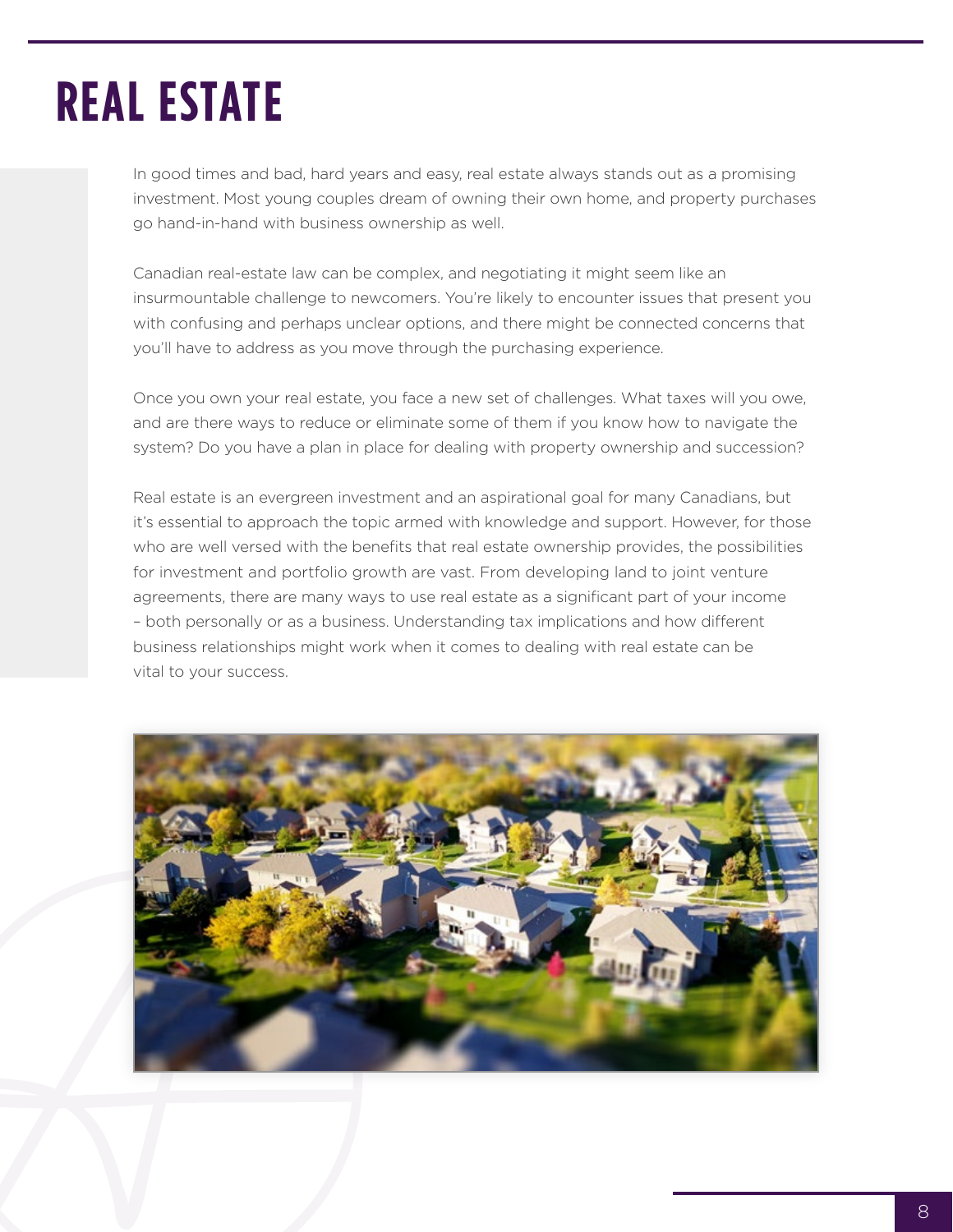#### ON REAL ESTATE…



- Historically low interest rates and a desire to expand living space has resulted in [record levels of residential](https://www150.statcan.gc.ca/n1/daily-quotidien/210506/dq210506b-eng.htm?indid=18843-2&indgeo=0)  [construction](https://www150.statcan.gc.ca/n1/daily-quotidien/210506/dq210506b-eng.htm?indid=18843-2&indgeo=0) across Canada.
- [Canada's real estate, sales, and](https://www.ibisworld.com/canada/market-research-reports/real-estate-sales-brokerage-industry/)  [brokerage industry grew at an average](https://www.ibisworld.com/canada/market-research-reports/real-estate-sales-brokerage-industry/)  [rate of 1.7% over the last five years.](https://www.ibisworld.com/canada/market-research-reports/real-estate-sales-brokerage-industry/)
- Recent housing transaction numbers were [up a record 13.6%](https://creastats.crea.ca/en-CA/) year to year.

At Aion Law Partners, we're standing by to assist clients with both commercial and residential real estate services. We offer a steady, experienced hand of support to help guide you through your real estate negotiations, and we'll be on hand to back you up after your transaction has gone through.

Aion Law Partners provides client support for commercial leases, land severances and development, private lending transactions, residential purchases and sales, and much more. We know real estate law, and our team has the practical experience to understand what should to be done to fulfill your needs.

Whether you're considering a first-time home purchase or are a seasoned player in real estate, we're ready to lend our knowledge and support to help ensure that you have the tools to conduct your real-estate negotiations with confidence.

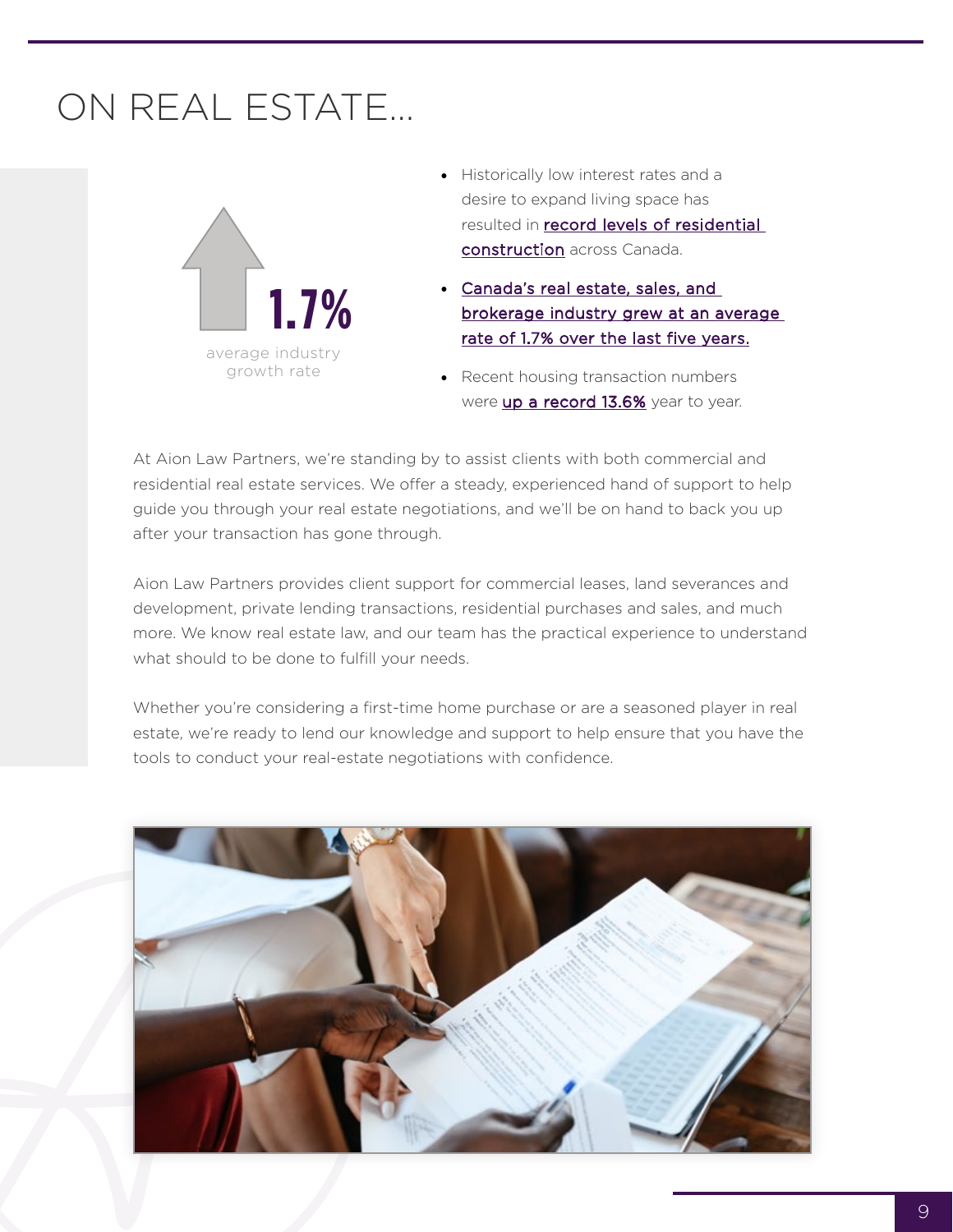### **ABOUT US**

#### THE AION LAW PARTNERS STORY

Aion Law Partners began with a desire to combine a dedicated and professional law practice with a community spirit and constant focus on the individual client's needs.

Marlenne Doss and Emma Michael were industry veterans working as principal lawyers in separate firms, and they recognized that the reputation of lawyers in Canada is, unfortunately, somewhat mixed. The two understood that many people seem to view lawyers as skilled but amoral and inclined to take actions that benefit themselves and their firms, even at the cost of their clients. Both Marlenne and Emma set out to change this perception.

When Marlenne and Emma connected professionally, they soon realized that they shared a common vision of a law firm that served its clients first and foremost.

With a shared goal and a love of community, Marlenne and Emma began to plan out what became Aion Law Partners. The two put their long-held belief of providing legal services that exceed expectations into action, and opened their doors in 2020.

Today, Aion Law Partners proudly serves communities across Ontario. Marlenne and Emma use the experience they developed at their previous firms to give their clients the best service possible, and they make sure that every lawyer at Aion Law Partners shares the same philosophy.





[ PICTURED TO THE RIGHT ] EMMA-CHRISTINA MICHAEL AND MARLENNE DOSS **AION LAW PARTNERS FOUNDERS**